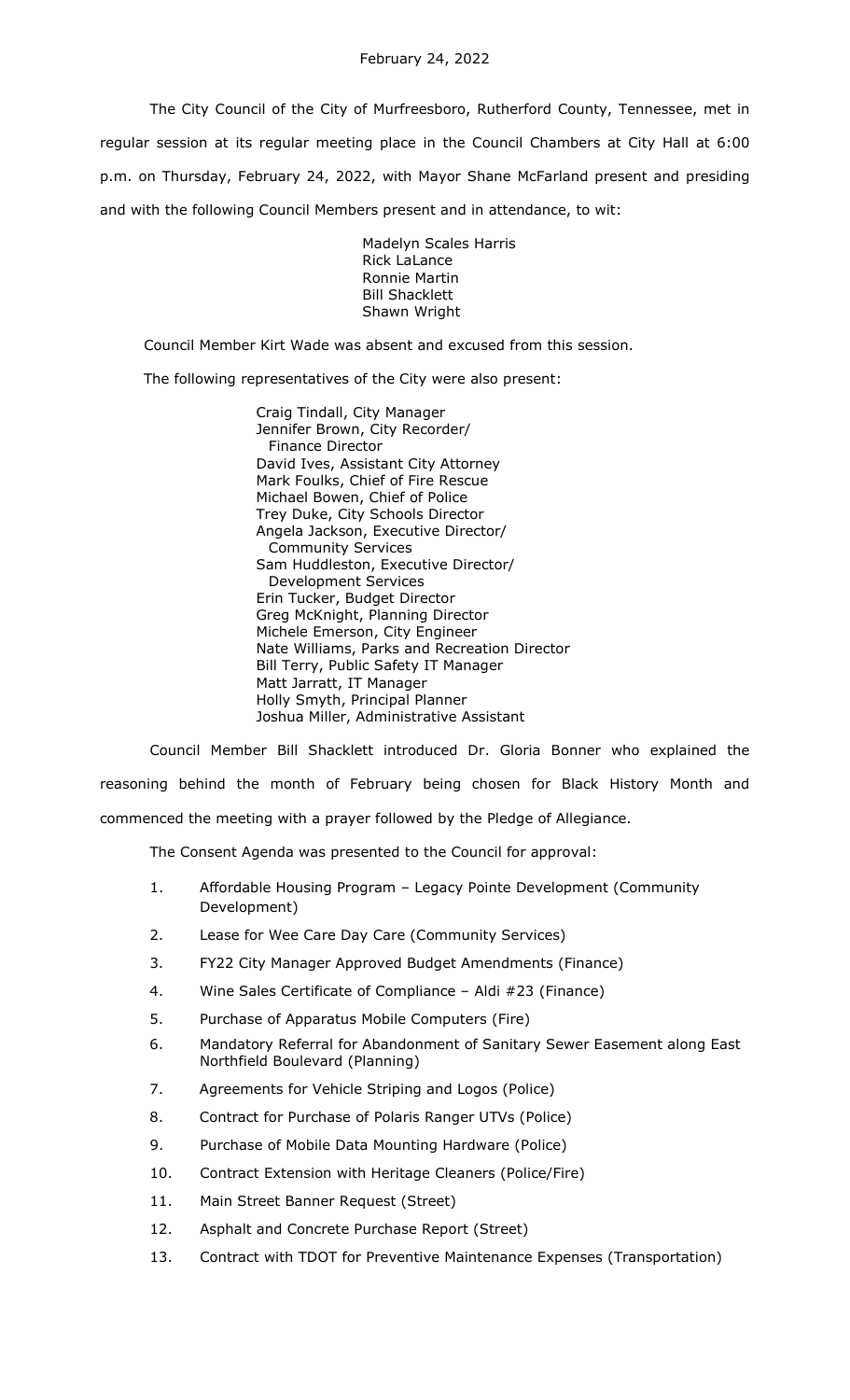# (Insert letters from Community Development, Community Services, Finance (2) Fire, Planning, Police (4), Street (2), & Transportation Departments here.)

At Council's direction staff answered questions regarding Item No. 3 on the Consent Agenda, specifically relating to the amount of the Downtown Parking Study Fee.

Mr. LaLance made a motion to approve the Consent Agenda. Vice-Mayor Scales Harris seconded the motion and all members of the Council present voted "Aye".

The following letter from the City Recorder/Finance Director was presented to the Council:

> (Insert letter dated February 24, 2022 here with regards to approval of Minutes of City Council Meetings.)

Mr. LaLance made a motion to approve the minutes as written and presented for the special meeting held on January 20, 2022, the regular meeting held on January 27, 2022, the Public Comment Meeting held on February 3, 2022, and the regular meeting held on February 3, 2022. Mr. Wright seconded the motion and all members of the Council present voted "Aye".

The following letter from the Budget Director was presented to the Council:

(Insert letter dated February 24, 2022 here with regards to Fiscal Year 2022 Budget Amendment Ordinance.)

Mayor McFarland requested that Council consider amending the Ordinance to include a 7% COLA (cost of living adjustment) for all full-time employees, with the knowledge that pay adjustments for all part-time positions were being looked at by staff and would be forthcoming.

Mr. Shacklett made a motion to amend ORDINANCE 22-O-01 to include a 7% COLA for all full-time employees. Mr. LaLance seconded the motion and upon roll said ordinance was amended by the following vote:

> Aye: Madelyn Scales Harris Rick LaLance Ronnie Martin Bill Shacklett Shawn Wright Shane McFarland

### Nay: None

Mr. LaLance made a motion to amend ORDINANCE 22-O-01 to include a new accountant position in the Finance Department. Mr. Shacklett seconded the motion and upon roll call said ordinance was amended by the following vote:

> Aye: Madelyn Scales Harris Rick LaLance Ronnie Martin Bill Shacklett Shawn Wright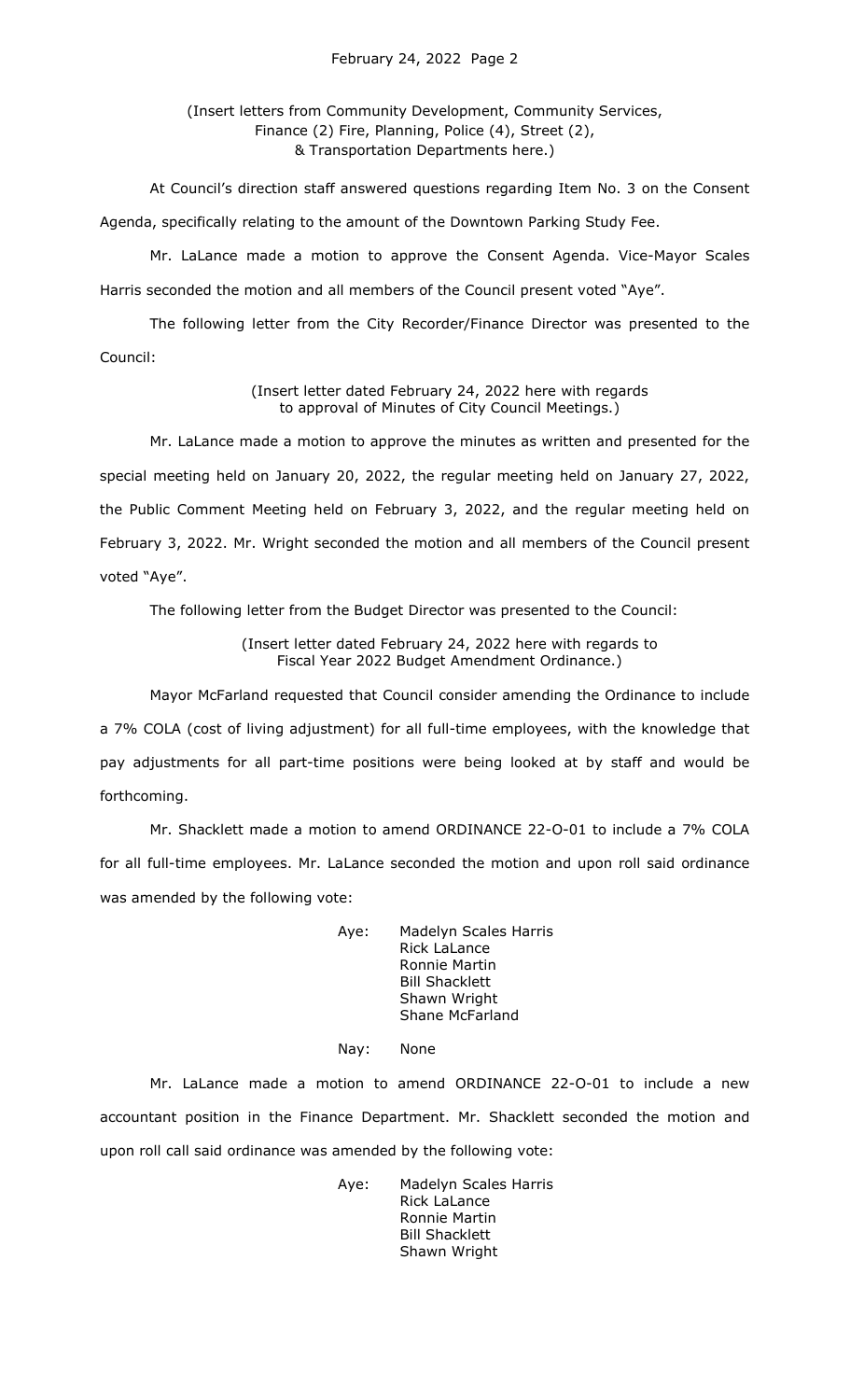#### Shane McFarland

### Nay: None

An ordinance, entitled "ORDINANCE 22-O-01 amending the 2021-2022 Budget (4th Amendment)," which passed first reading on February 16, 2022, was read to the Council and offered for passage on second and final reading as amended to include a 7% COLA for all full-time employees and a new accountant position in the Finance Department, upon motion made by Mr. LaLance, seconded by Mr. Shacklett. Upon roll call said ordinance was passed on second and final reading by the following vote:

> Aye: Madelyn Scales Harris Rick LaLance Ronnie Martin Bill Shacklett Shawn Wright Shane McFarland

Nay: None

(Insert ORDINANCE 22-O-01 here.)

The following letter from the Assistant Planning Director was presented to the Council:

> (Insert letter dated February 24, 2022 here with regards to zoning of approximately 19 acres located along Florence Road.)

An ordinance, entitled "ORDINANCE 21-OZ-41 amending the Zoning Ordinance and the Zoning Map of the City of Murfreesboro, Tennessee, as heretofore amended and as now in force and effect to zone approximately 16.7 acres as Single-Family Residential Six (RS-6) District and approximately 2.1 acres as Commercial Fringe (CF) District, located along Florence Road; simultaneous with annexation; Alcorn Properties, Inc., applicant [2021- 423]," which passed first reading on February 3, 2022, was read to the Council and offered for passage on second and final reading, upon motion made by Mr. LaLance, seconded by Mr. Wright. Upon roll call said ordinance was passed on second and final reading by the following vote:

> Aye: Madelyn Scales Harris Rick LaLance Ronnie Martin Bill Shacklett Shawn Wright Shane McFarland

Nay: None

# (Insert ORDINANCE 21-OZ-41 here.)

The following letter from the Assistant Planning Director was presented to the Council:

> (Insert letter dated February 24, 2022 here with regards to zoning of approximately 25 acres located along New Salem Highway.)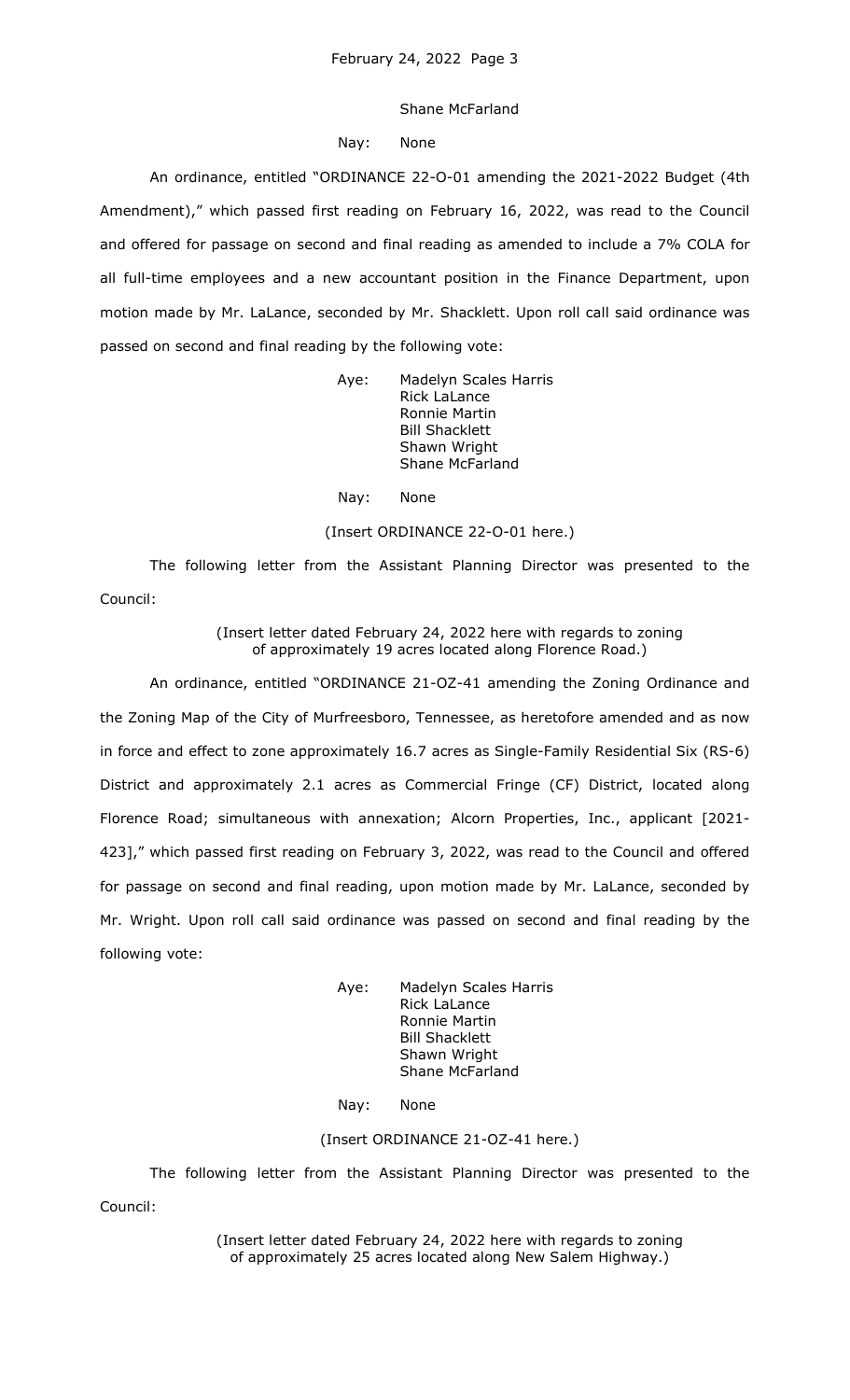An ordinance, entitled "ORDINANCE 21-OZ-42 amending the Zoning Ordinance and the Zoning Map of the City of Murfreesboro, Tennessee, as heretofore amended and as now in force and effect to zone approximately 2.8 acres located along New Salem Highway as Highway Commercial (CH) District simultaneous with annexation and approximately 22.2 acres as Single-Family Residential Eight (RS-8) District simultaneous with annexation; Salem Properties, Inc., applicant [2021-422]," which passed first reading on February 3, 2022, was read to the Council and offered for passage on second and final reading, upon motion made by Mr. Wright, seconded by Mr. Shacklett. Upon roll call said ordinance was passed on second and final reading by the following vote:

> Aye: Madelyn Scales Harris Rick LaLance Ronnie Martin Bill Shacklett Shawn Wright Shane McFarland

Nay: None

#### (Insert ORDINANCE 21-OZ-42 here.)

The following letter from the Assistant Planning Director was presented to the Council:

# (Insert letter dated February 24, 2022 here with regards to amending the Arbors PRD zoning on approximately 78.25 acres and rezoning 0.5 acres located along Compton Road.)

Ms. Holly Smyth, Principal Planner, stated that the developer has committed to removing the street connections to Lakes Edge and Bushnell Drive and that the pattern book has been updated to reflect that change.

An ordinance, entitled "ORDINANCE 21-OZ-46 amending the Zoning Ordinance and the Zoning Map of the City of Murfreesboro, Tennessee, as heretofore amended and as now in force and effect, to amend the conditions applicable to approximately 78.25 acres in the Planned Residential Development (PRD) District (The Arbors PRD) located along Compton Road and to rezone approximately 0.5 acres along Compton Road from Planned Residential Development (PRD) District to Single-Family Residential Fifteen (RS-15) District, Middle TN Developers, LLC, applicant [2021-429]," which passed first reading on January 27, 2022, was read to the Council and offered for passage on second and final reading, upon motion made by Mr. Wright, seconded by Mr. LaLance. Upon roll call said ordinance was passed on second and final reading by the following vote:

> Aye: Madelyn Scales Harris Rick LaLance Bill Shacklett Shawn Wright Shane McFarland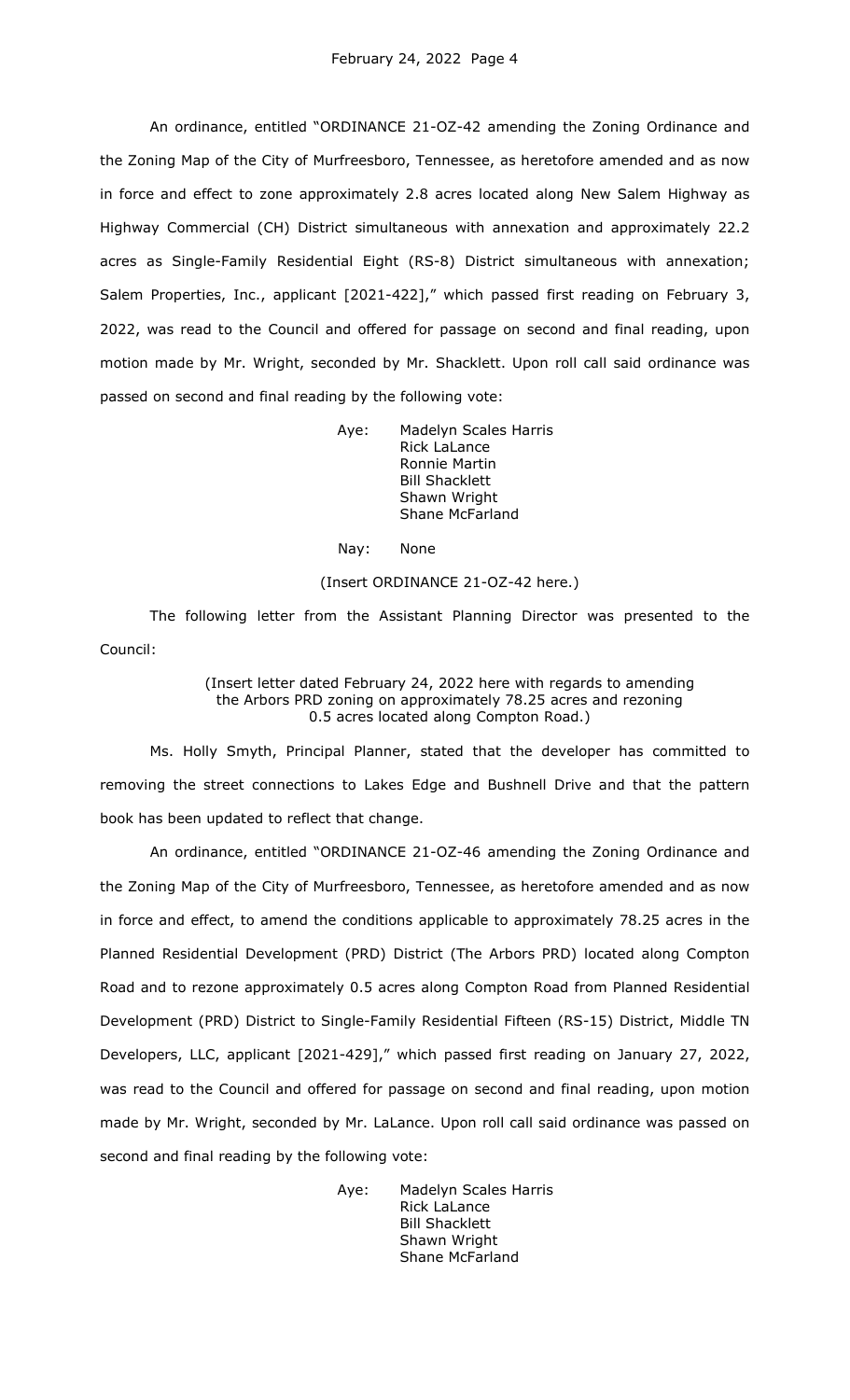Nay: Ronnie Martin

(Insert ORDINANCE 21-OZ-46 here.)

The following letter from the City Schools Director was presented to the Council:

(Insert letter dated February 24, 2022 here with regards to Fiscal Year 2022 City Schools Budget Amendment #5.)

The following RESOLUTION 22-R-01 was read to the Council and offered for adoption

upon motion made by Mr. Shacklett, seconded by Mr. LaLance. Upon roll call said resolution was adopted by the following vote:

> Aye: Madelyn Scales Harris Rick LaLance Ronnie Martin Bill Shacklett Shawn Wright Shane McFarland

Nay: None

(Insert RESOLUTION 22-R-01 here amending the 2021-2022 Murfreesboro City Schools Budget (5th Amendment).)

The following letter from the Assistant Planning Director was presented to the

Council:

(Insert letter dated February 24, 2022 here with regards to scheduling public hearings for April 7, 2022 for an annexation petition and plan of services [2021-516] for approximately 258.8 acres located along Northwest Broad Street and a zoning application [2021-433] for approximately 258.8 acres located along Northwest Broad Street to be zoned CH And GDO-1 simultaneous with annexation, SEC, Inc. on behalf of Legacy Sports Tennessee applicant.)

The following RESOLUTION 22-R-PH-02 was read to the Council and offered for

adoption upon motion made by Mr. Shacklett, seconded by Mr. LaLance. Upon roll call said resolution was adopted by the following vote:

> Aye: Madelyn Scales Harris Rick LaLance Ronnie Martin Bill Shacklett Shawn Wright Shane McFarland

Nay: None

(Insert RESOLUTION 21-R-PH-02 fixing the time for Public Hearings to consider (1) adoption of a Plan of Services for and annexation of approximately 258.8 acres located along Northwest Broad Street and (2) zoning of approximately 258.8 acres located along Northwest Broad Street to Highway Commercial (CH) District and Gateway Design Overlay One (GDO-1) District; which have been proposed to be annexed to the City of Murfreesboro, Hord Family and SEC, Inc. on behalf of Legacy Sports Tennessee, applicant(s) [2021-516 & 2021-433].)

The following letter from the Executive Director of Development Services was presented to the Council: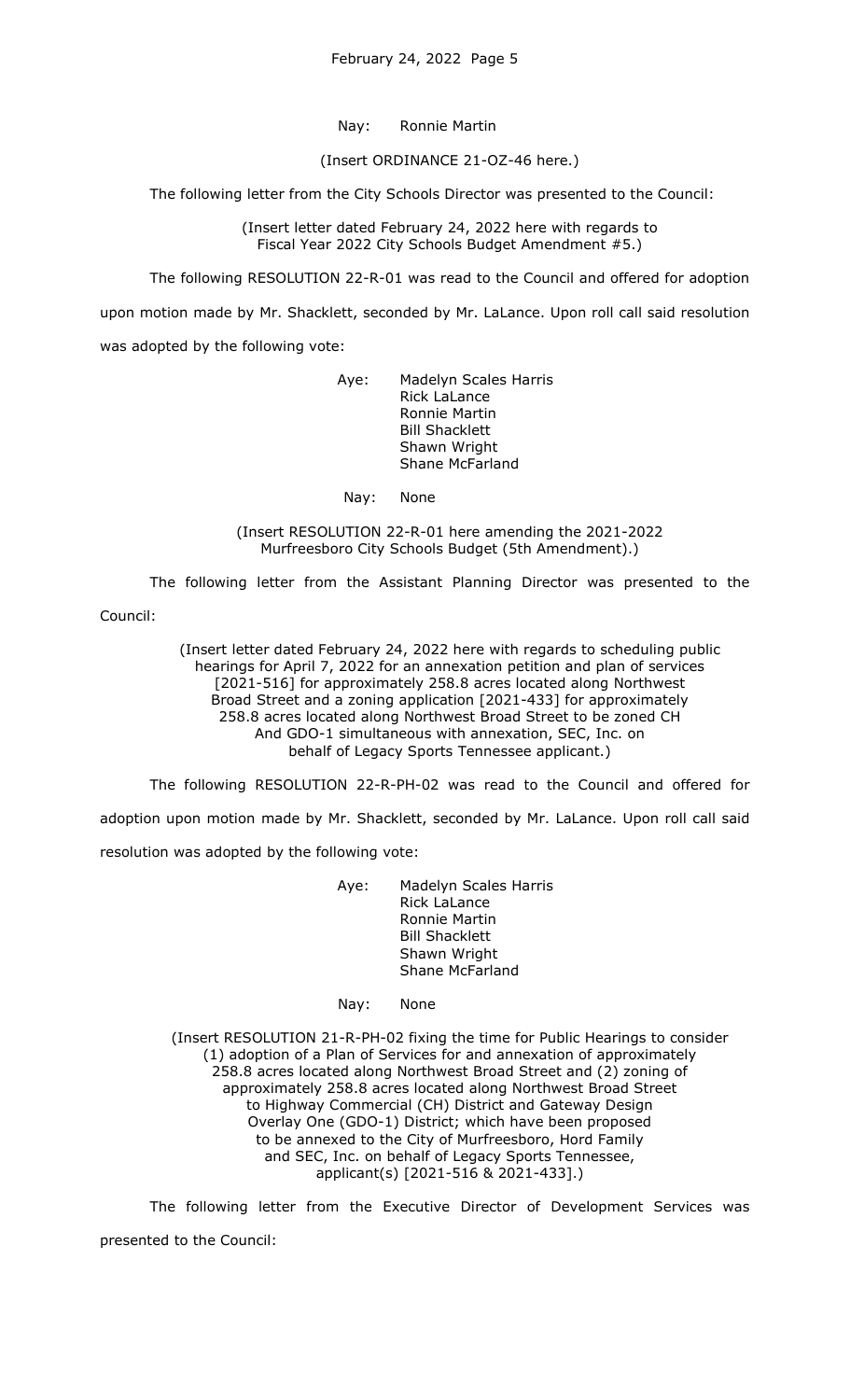(Insert letter dated February 24, 2022 here with regards to Road Development Agreement for Cherry Lane STI-8 Phase 1.)

Mr. Sam Huddleston, Executive Director of Development Services, presented the request to approve the Road Development Agreement with Alcorn Properties, LLC, pending Legal Department approval, for a public-private partnership in the construction of a portion of the Cherry Lane STI-8 Phase 1. Mr. Huddleston stated that costs of \$360,000 associated with this Agreement would be paid for by the reallocation of bond proceeds from other projects.

Mr. Shacklett made a motion to approve the Road Development Agreement with Alcorn Properties, LLC, pending Legal Department approval, for a public-private partnership in the construction of a portion of the Cherry Lane STI-8 Phase 1. Mr. Martin seconded the motion and all members of the Council present voted "Aye".

The following letter from the City Engineer was presented to the Council:

(Insert letter dated February 24, 2022 here with regards to Cherry Lane STI-8 Phase 1 Professional Services Agreement.)

Ms. Michele Emerson, City Engineer, presented the request to approve the Professional Services Agreement with Civil Infrastructure Associates, LLC in the amount of \$110,084, funded from the reallocation of bond proceeds for design of the Cherry Lane STI-8.

Mr. Martin made a motion to approve the Professional Services Agreement with Civil Infrastructure Associates, LLC in the amount of \$110,084, funded from the reallocation of bond proceeds for design of the Cherry Lane STI-8. Vice-Mayor Scales Harris seconded the motion and all members of the Council present voted "Aye".

The following letter from the Chief of Fire Rescue was presented to the Council:

(Insert letter dated February 24, 2022 here with regards to purchase of Firefighter Turnout Gear.)

Mr. Mark Foulks, Chief of Fire Rescue, presented the request to approve Amendment No. 1 to the Contract with Municipal Emergency Services, Inc., in the amount of \$123,095, funded from the Department's Budget for the purchase of turnout gear that was specified in the original Contract and is no longer due to manufacturer discontinuation.

Vice-Mayor Scales Harris made a motion to approve Amendment No. 1 to the Contract with Municipal Emergency Services, Inc., in the amount of \$123,095, funded from the Department's Budget for the purchase of turnout gear that was specified in the original Contract and is no longer due to manufacturer discontinuation. Mr. LaLance seconded the motion and all members of the Council present voted "Aye".

The following letter from the IT Manager was presented to the Council: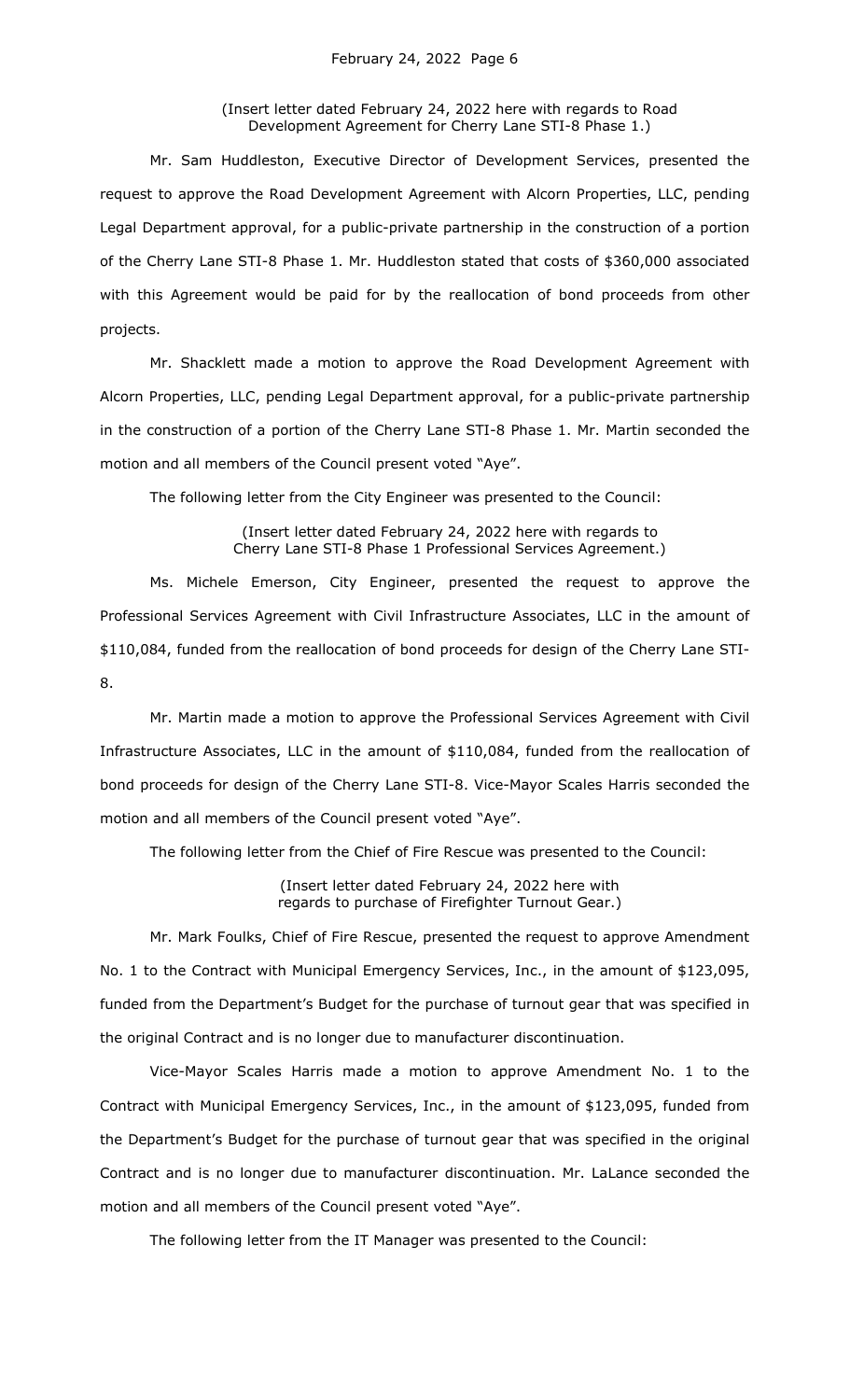(Insert letter dated February 24, 2022 here with regards to Managed Security Services.)

Mr. Matt Jarratt, IT Manager, presented the request to approve the Purchase Contract with Waypoint Business Solutions, LLC, through the National Cooperative Purchasing Alliance Contract, for managed IT security services, pending Legal Department approval. Mr. Jarrett stated the estimated purchase amount was \$270,317, funded from the IT Department's Budget with reimbursement from the MWRD Enterprise Fund.

Mr. LaLance made a motion to approve the Purchase Contract with Waypoint Business Solutions, LLC, through the National Cooperative Purchasing Alliance Contract, for managed IT security services, pending Legal Department approval in the amount of \$270,317, funded from the IT Department's Budget with reimbursement from the MWRD Enterprise Fund. Vice-Mayor Scales Harris seconded the motion and all members of the Council present voted "Aye".

The following letter from the Chief of Police was presented to the Council:

(Insert letter dated February 24, 2022 here with regards to Agreement for Police Department Gun Vaults for Vehicles.)

Mr. Michael Bowen, Chief of Police, presented the request to approve the purchase of 30 vehicle gun vaults with Trucker's Lighthouse, Inc. in the amount of \$39,270, funded by the CIP.

Mr. Wright made a motion to approve the purchase of 30 vehicle gun vaults with Trucker's Lighthouse, Inc. in the amount of \$39,270, funded by the CIP. Mr. LaLance seconded the motion and all members of the Council present voted "Aye".

The following letter from the Public Safety IT Manager was presented to the Council:

(Insert letter dated February 24, 2022 here with regards to Purchase of Data Storage Equipment.)

Mr. Bill Terry, Public Safety IT Manager, presented the request to approve the purchase of data storage equipment with Insight Public Sector, Inc. in the amount of \$53,243, funded by the CIP and the Department's Operating Budget.

Mr. LaLance made a motion to approve the purchase of data storage equipment with Insight Public Sector, Inc. in the amount of \$53,243, funded by the CIP and the Department's Operating Budget. Mr. Wright seconded the motion and all members of the Council present voted "Aye".

The following letter from the City Schools Director was presented to the Council:

(Insert letter dated February 24, 2022 here with regards to purchase of two Chevy Cargo Vans.)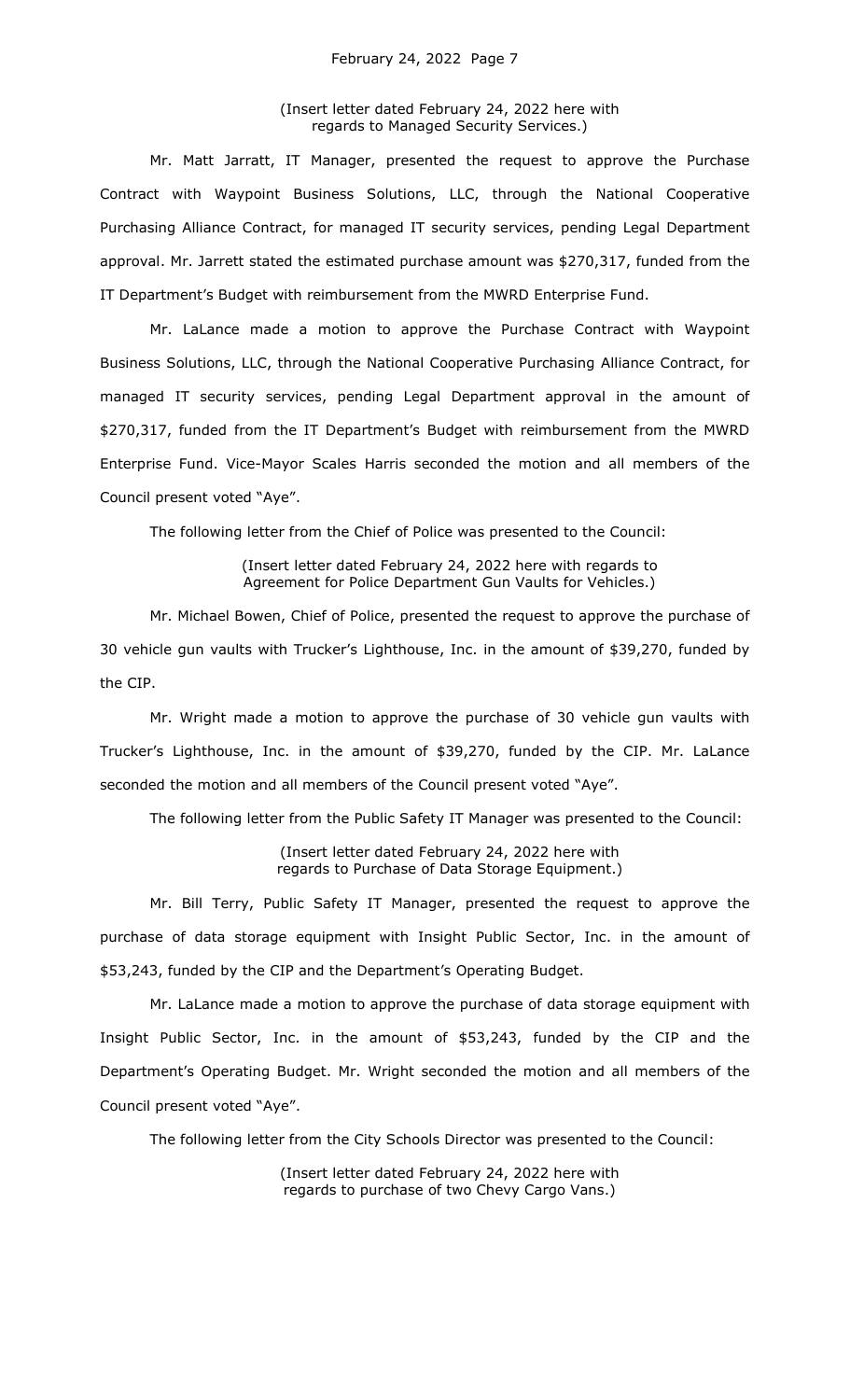Dr. Trey Duke, City Schools Director, presented the request to approve the purchase of two Chevy cargo vans from Wilson County Motors, LLC, in the amount of \$55,000, funded by shared County Bond proceeds.

Mr. Shacklett made a motion to approve the purchase of two Chevy cargo vans from Wilson County Motors, LLC, in the amount of \$55,000, funded by shared County Bond proceeds. Mr. Martin seconded the motion and all members of the Council present voted "Aye".

The following letter from the City Schools Director was presented to the Council:

(Insert letter dated February 24, 2022 here with regards to replacement of Cooling Tower at Northfield Elementary School.)

Dr. Trey Duke, City Schools Director, presented the request to approve the Contract with Matrix Mechanical Solutions, LLC, in the amount of \$97,693, funded by shared County Bond proceeds, for the replacement of the cooling tower at Northfield Elementary School.

Vice-Mayor Scales Harris made a motion to approve the Contract with Matrix Mechanical Solutions, LLC, in the amount of \$97,693, funded by shared County Bond proceeds, for the replacement of the cooling tower at Northfield Elementary School. Mr. LaLance seconded the motion and all members of the Council present voted "Aye".

The following letter from the Parks and Recreation Director was presented to the Council:

> (Insert letter dated February 24, 2022 here with regards to Construction Contract for McFadden Outdoor Basketball Court.)

Mr. Nate Williams, Parks and Recreation Director, presented the request to approve the Agreement with Stubblefield Construction, LLC, in the amount of \$71,960, funded by a \$40,000 National Recreation and Park Association (NRPA) Grant with the remaining balance funded by the CIP, for Phase 1 of the McFadden Basketball Court Project.

Mr. LaLance made a motion to approve the Agreement with Stubblefield Construction, LLC, in the amount of \$71,960, funded by a \$40,000 NRPA Grant with the remaining balance funded by the CIP, for Phase 1 of the McFadden Basketball Court Project. Vice-Mayor Scales Harris seconded the motion and all members of the Council present voted "Aye".

The following letter from the City Recorder/Finance Director was presented to the Council:

> (Insert letter dated February 24, 2022 here with regards to Beer Permit Applications for Lion Mart, 1646 Joe B Jackson Pkwy. and RaceTrac #2580, 1942 Broad St.)

Mr. Martin made a motion to approve the Beer Permits for Lion Mart, 1646 Joe B Jackson Parkway (New Location) and RaceTrac #2580, 1942 Broad Street (New Location),